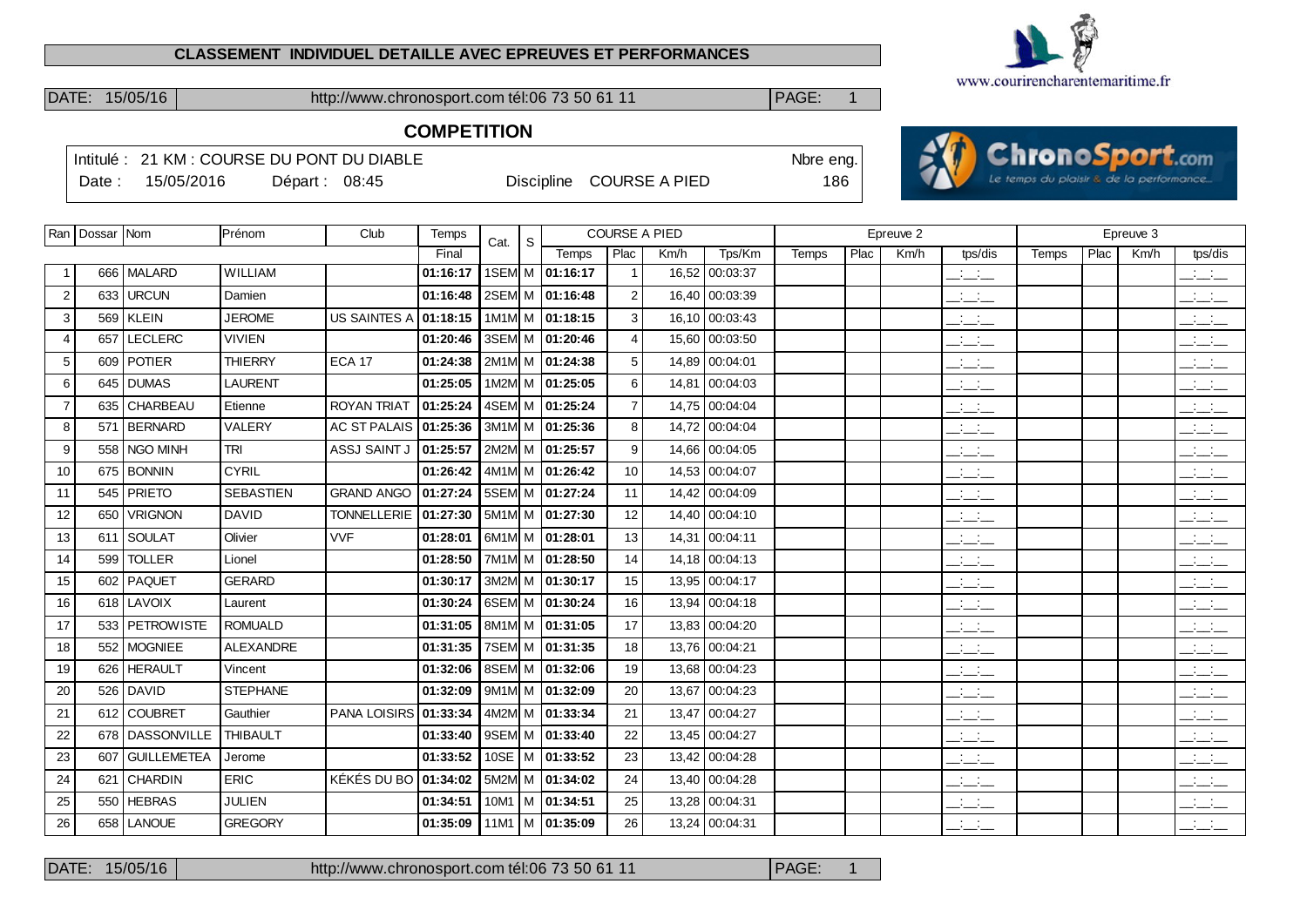### **COMPETITION**

Intitulé : 21 KM : COURSE DU PONT DU DIABLE Note that the state of the SN of the eng.

Date : 15/05/2016 Départ : 08:45 Discipline COURSE A PIED 186

|    | Ran   Dossar   Nom |                   | Prénom                   | Club                  | Temps    | Cat. | S |                                |      | <b>COURSE A PIED</b> |                |       |      | Epreuve 2 |                                      |       |      | Epreuve 3 |                                                   |
|----|--------------------|-------------------|--------------------------|-----------------------|----------|------|---|--------------------------------|------|----------------------|----------------|-------|------|-----------|--------------------------------------|-------|------|-----------|---------------------------------------------------|
|    |                    |                   |                          |                       | Final    |      |   | Temps                          | Plac | Km/h                 | Tps/Km         | Temps | Plac | Km/h      | tps/dis                              | Temps | Plac | Km/h      | tps/dis                                           |
| 27 |                    | 559 BONNEGARDE    | <b>RICHARD</b>           |                       | 01:35:34 |      |   | 12M1   M   01:35:34            | 27   |                      | 13,18 00:04:33 |       |      |           | سأساب                                |       |      |           | $\frac{1}{2}$ $\frac{1}{2}$ $\frac{1}{2}$         |
| 28 |                    | 610 DURAND        | Wilfried                 | <b>STADE POITE</b>    | 01:35:44 |      |   | 13M1   M   01:35:44            | 28   |                      | 13,16 00:04:33 |       |      |           | $  -$                                |       |      |           | $\frac{1}{2}$ $\frac{1}{2}$ $\frac{1}{2}$         |
| 29 |                    | 637 DUTROP        | Frederic                 |                       | 01:35:48 |      |   | $14M1$ M 01:35:48              | 29   |                      | 13,15 00:04:33 |       |      |           | $ -$                                 |       |      |           | ---                                               |
| 30 |                    | 648 GOUBAULT      | <b>PIERRE</b>            | <b>ENTENTE POI</b>    | 01:36:23 |      |   | 11SE   M   01:36:23            | 30   |                      | 13,07 00:04:35 |       |      |           | للأساس                               |       |      |           | $\overline{\phantom{a}}$ $\overline{\phantom{a}}$ |
| 31 |                    | 647 OLIVAUX       | <b>REGIS</b>             |                       | 01:36:29 |      |   | 6M2M M 01:36:29                | 31   |                      | 13,06 00:04:35 |       |      |           | <b>Contract Contract</b><br>$ -$     |       |      |           | $  -$                                             |
| 32 | 580                | JAGUENEAU         | Hervé                    | <b>LES 12-14 NIO</b>  | 01:36:41 |      |   | 15M1   M   01:36:41            | 32   |                      | 13,03 00:04:36 |       |      |           | <b>Contract Contract</b><br>$  -$    |       |      |           | <b>Contract Contract</b><br>$  -$                 |
| 33 |                    | 532 GRIVET        | <b>CYRIL</b>             | 17 SOUPAPES 01:36:41  |          |      |   | 16M1   M   01:36:41            | 33   |                      | 13,03 00:04:36 |       |      |           | $  -$                                |       |      |           | بالبائب                                           |
| 34 | 513                | <b>RIVAL</b>      | <b>DAVID</b>             | AS ROCHECO            | 01:37:12 |      |   | $17M1$ M $ 01:37:12$           | 34   |                      | 12,96 00:04:37 |       |      |           | $\frac{1}{2}$ and $\frac{1}{2}$      |       |      |           | للأسائب                                           |
| 35 |                    | $541$ FORT        | JEAN FRANCOIS ASCP SENAT |                       | 01:37:28 |      |   | 7M2M M 01:37:28                | 35   |                      | 12,93 00:04:38 |       |      |           | $\overline{a}$                       |       |      |           | للأستاني                                          |
| 36 | 686                | ROUX-LEVRAT       | <b>MAXIME</b>            |                       | 01:37:42 |      |   | 12SE   M   01:37:42            | 36   |                      | 12,90 00:04:39 |       |      |           | $\frac{1}{2}$ and $\frac{1}{2}$      |       |      |           | $\equiv$ $\equiv$ $\equiv$                        |
| 37 |                    | 587 BAUCHE        | Jonathan                 |                       | 01:37:52 |      |   | 13SE   M   01:37:52            | 37   |                      | 12,87 00:04:39 |       |      |           | $\overline{\phantom{a}}$             |       |      |           | بالسنب                                            |
| 38 |                    | 593 MORICEAU      | <b>OLIVIER</b>           |                       | 01:38:10 |      |   | 14SE   M   01:38:10            | 38   |                      | 12,83 00:04:40 |       |      |           | $\mathbb{Z}$ and $\mathbb{Z}$        |       |      |           | $\overline{\phantom{a}}$                          |
| 39 |                    | 578 CARDINAUD     | <b>FREDERIC</b>          | <b>ASPTT</b>          | 01:38:25 |      |   | 8M2M M 01:38:25                | 39   |                      | 12,80 00:04:41 |       |      |           | $  -$                                |       |      |           | بانبات                                            |
| 40 |                    | 530   MALLET      | <b>JEAN JACQUES</b>      | 17 SOUPAPES           | 01:38:38 |      |   | 9M2M M 01:38:38                | 40   |                      | 12,77 00:04:41 |       |      |           | $\frac{1}{2}$ and $\frac{1}{2}$      |       |      |           | $\mathbb{Z}$ and $\mathbb{Z}$                     |
| 41 |                    | 591 ARRIVE        | Thierry                  |                       | 01:38:52 |      |   | 18M1   M   01:38:52            | 41   |                      | 12,74 00:04:42 |       |      |           | $\overline{\phantom{a}}$             |       |      |           | $\frac{1}{2}$                                     |
| 42 | 506                | <b>GUICHETEAU</b> | <b>FABRICE</b>           |                       | 01:39:10 |      |   | 19M1   M   01:39:10            | 42   |                      | 12,71 00:04:43 |       |      |           | $\overline{\phantom{a}}$             |       |      |           | $\overline{\phantom{a}}$                          |
| 43 |                    | 627 GOULARD       | Sabrina                  | <b>TRIATH'CLUB</b>    | 01:39:51 |      |   | 1SEF   F   01:39:51            | 43   |                      | 12,62 00:04:45 |       |      |           | $\mathcal{L} = \{1,2,3,4\}$<br>$  -$ |       |      |           | $\overline{\phantom{a}}$                          |
| 44 |                    | 680 CHOPARD       | <b>JEAN PHILIPPE</b>     | <b>TRIATH'CLUB</b>    | 01:39:52 |      |   | 20M1   M   01:39:52            | 44   |                      | 12,62 00:04:45 |       |      |           | $\frac{1}{2}$                        |       |      |           | $\overline{\phantom{a}}$                          |
| 45 |                    | 538 KONGO         | <b>HYPPOLYTE</b>         | COOP ATLANT 01:40:38  |          |      |   | $21M1$ M $\overline{01:40:38}$ | 45   |                      | 12,52 00:04:47 |       |      |           | $\frac{1}{2}$ and $\frac{1}{2}$      |       |      |           | $\overline{\phantom{a}}$                          |
| 46 |                    | 570 BONNET        | <b>OLIVIER</b>           | <b>JARNAC ATHL</b>    | 01:40:52 |      |   | $10M2$ M $ 01:40:52$           | 46   |                      | 12,49 00:04:48 |       |      |           | للأساس                               |       |      |           | بالبياني                                          |
| 47 | 685                | <b>TOURISSAND</b> | <b>MIREILLE</b>          | AS ST JUNIEN 01:40:58 |          |      |   | 2SEFIF 01:40:58                | 47   |                      | 12,48 00:04:48 |       |      |           | $  -$                                |       |      |           | بانيات                                            |
| 48 |                    | 528 MESNARD       | <b>JACQUES</b>           | 17 SOUPAPES 01:41:11  |          |      |   | 1M3M M $ 01:41:11$             | 48   |                      | 12,45 00:04:49 |       |      |           | $\frac{1}{2}$ and $\frac{1}{2}$      |       |      |           | $\overline{\phantom{a}}$                          |
| 49 |                    | 631 RATAJCZAK     | Vincent                  |                       | 01:41:32 |      |   | 15SE M 01:41:32                | 49   |                      | 12,41 00:04:50 |       |      |           | $\frac{1}{2}$ and $\frac{1}{2}$      |       |      |           | $\overline{\phantom{a}}$                          |
| 50 |                    | 614 DANCHE        | Jean-jacques             |                       | 01:41:36 |      |   | $11M2$ M $ 01:41:36$           | 50   |                      | 12,40 00:04:50 |       |      |           | $  -$                                |       |      |           | $\overline{\phantom{a}}$ $\overline{\phantom{a}}$ |
| 51 |                    | 529   DELHOUMEAU  | <b>PHILIPPE</b>          | <b>17 SOUPAPES</b>    | 01:41:43 |      |   | $12M2$ M $101:41:43$           | 51   |                      | 12,39 00:04:50 |       |      |           | $\frac{1}{2}$ and $\frac{1}{2}$      |       |      |           | $\sim 10^{-10}$ km $^{-1}$<br>$  -$               |
| 52 |                    | 636   BOURDIN     | Marius                   |                       | 01:41:50 |      |   | 16SE   M   01:41:50            | 52   |                      | 12,37 00:04:50 |       |      |           | $ -$                                 |       |      |           | $ -$                                              |
| 53 |                    | 617 CESSAC        | Samuel                   |                       | 01:41:58 |      |   | $22M1$   M   01:41:58          | 53   |                      | 12,36 00:04:51 |       |      |           | $ -$                                 |       |      |           | $  -$                                             |
| 54 |                    | 632 GUILLIORIT    | Emmanuel                 | DASSAULT B            | 01:42:54 |      |   | 23M1 M 01:42:54                | 54   |                      | 12,24 00:04:54 |       |      |           | <b>Contract</b><br>$  -$             |       |      |           | <b>Contract Contract</b><br>$  -$                 |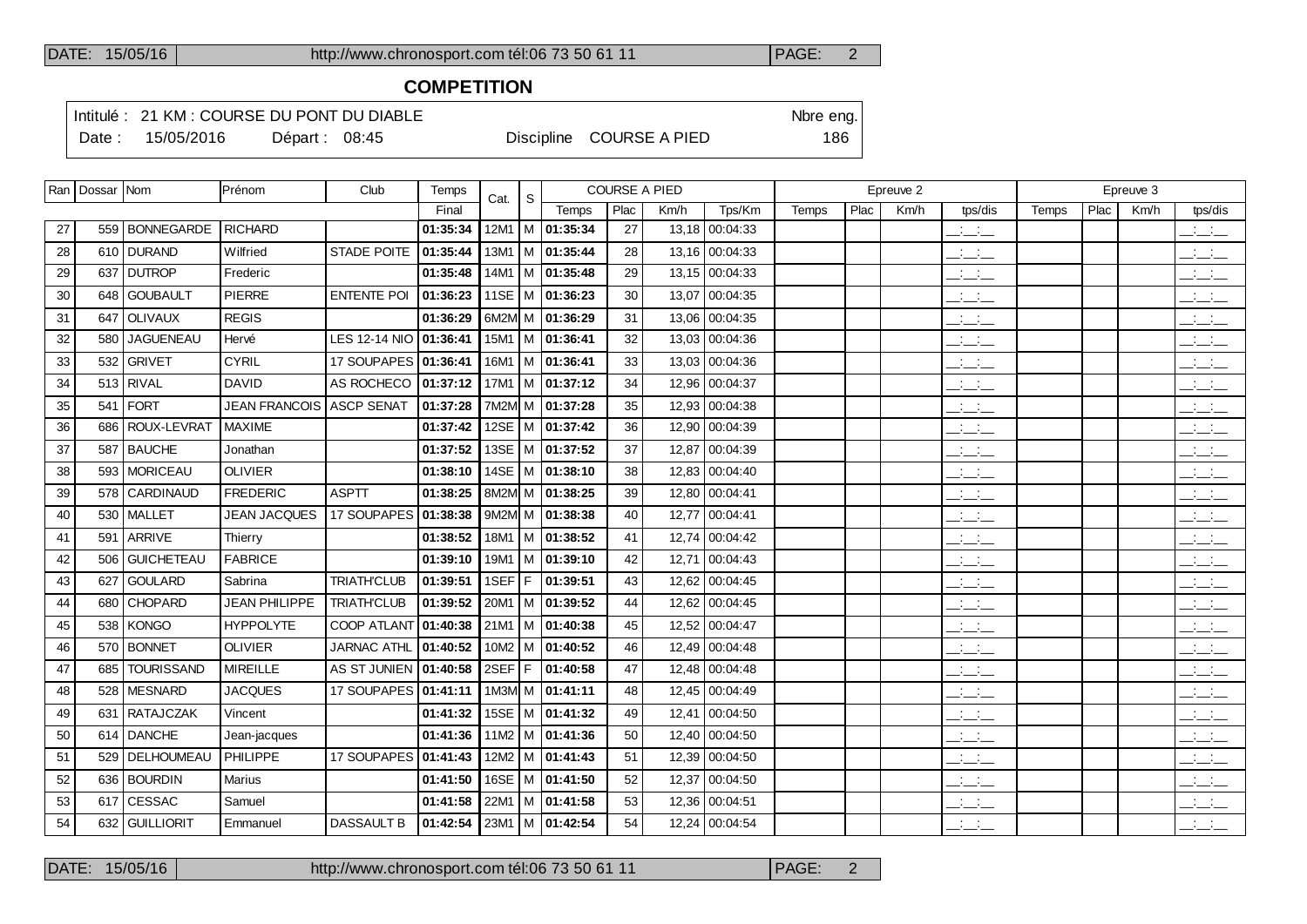## **COMPETITION**

Intitulé : 21 KM : COURSE DU PONT DU DIABLE Note that the state of the SN of the eng.

|  | Date: 15/05/2016 | Départ: $08:45$ |  |  | Discipline COURSE A PIED | 186 |
|--|------------------|-----------------|--|--|--------------------------|-----|
|--|------------------|-----------------|--|--|--------------------------|-----|

|    | Ran   Dossar   Nom |                | <b>IPrénom</b>       | Club                  | Temps    | Cat.     | S. |                                | <b>COURSE A PIED</b> |      |                |              |      | Epreuve 2 |                                   |       |      | Epreuve 3 |                                 |
|----|--------------------|----------------|----------------------|-----------------------|----------|----------|----|--------------------------------|----------------------|------|----------------|--------------|------|-----------|-----------------------------------|-------|------|-----------|---------------------------------|
|    |                    |                |                      |                       | Final    |          |    | Temps                          | Plac                 | Km/h | Tps/Km         | <b>Temps</b> | Plac | Km/h      | tps/dis                           | Temps | Plac | Km/h      | tps/dis                         |
| 55 |                    | 670 MIOT       | <b>MARTIAL</b>       | <b>CLUB LOISIR</b>    | 01:42:56 |          |    | 2M3M M 01:42:56                | 55                   |      | 12,24 00:04:54 |              |      |           | $\frac{1}{2}$                     |       |      |           | $\frac{1}{2}$                   |
| 56 |                    | 641 ETCHEGARAY | Antoine              |                       | 01:43:04 |          |    | 17SE   M   01:43:04            | 56                   |      | 12,22 00:04:54 |              |      |           | $\frac{1}{2}$ and $\frac{1}{2}$   |       |      |           | $ -$                            |
| 57 |                    | 564 CIRET      | <b>BRUNO</b>         |                       | 01:43:09 |          |    | 24M1 M 01:43:09                | 57                   |      | 12.21 00:04:54 |              |      |           | $  -$                             |       |      |           | $\overline{\phantom{a}}$        |
| 58 |                    | 572 SELOSSE    | <b>ANNE</b>          |                       | 01:43:24 |          |    | $1M2F$ $F$ $101:43:24$         | 58                   |      | 12,18 00:04:55 |              |      |           | $ -$                              |       |      |           | $ -$                            |
| 59 |                    | 511 THIBAULT   | <b>LAURENT</b>       | AS ROCHECO            | 01:43:27 |          |    | 25M1   M   01:43:27            | 59                   |      | 12,18 00:04:55 |              |      |           | $ -$                              |       |      |           | $ -$                            |
| 60 |                    | 662 POTTIER    | <b>CELINE</b>        |                       | 01:43:28 |          |    | 1M1F   F   01:43:28            | 60                   |      | 12,18 00:04:55 |              |      |           | $\overline{\phantom{a}}$          |       |      |           | $ -$                            |
| 61 |                    | 653 DUSSEL     | <b>JACQUES</b>       | <b>VERNEUIL/MA</b>    | 01:43:30 |          |    | $3M3M/M$ 01:43:30              | 61                   |      | 12,17 00:04:55 |              |      |           | $\overline{\phantom{a}}$          |       |      |           | $\overline{\phantom{a}}$        |
| 62 |                    | 517 COUTEAU    | <b>NICOLAS</b>       | AS ROCHECO   01:43:38 |          |          |    | 18SE   M   01:43:38            | 62                   |      | 12,16 00:04:56 |              |      |           | $\overline{\phantom{a}}$          |       |      |           | $\overline{\phantom{a}}$        |
| 63 |                    | 539 GESLAND    | <b>STEPHANE</b>      | COOP ATLANT 01:43:59  |          |          |    | 26M1 M 01:43:59                | 63                   |      | 12,12 00:04:57 |              |      |           | $\overline{\phantom{a}}$          |       |      |           | $\overline{\phantom{a}}$        |
| 64 |                    | 512 CRETEL     | <b>GREGORY</b>       | AS ROCHECO            | 01:43:59 |          |    | 27M1   M   01:43:59            | 64                   |      | 12,12 00:04:57 |              |      |           | <b>Contract</b><br>$  -$          |       |      |           | للأسائل                         |
| 65 |                    | 518 COUTEAU    | <b>CELINE</b>        | AS ROCHECO            | 01:44:04 |          |    | 3SEF F 01:44:04                | 65                   |      | 12,11 00:04:57 |              |      |           | $ -$                              |       |      |           | $\overline{\phantom{a}}$        |
| 66 |                    | 628 DUPAS      | <b>Nicolas</b>       | TRIATH CLUB           | 01:44:06 |          |    | 28M1 M 01:44:06                | 66                   |      | 12.10 00:04:57 |              |      |           | <b>Contract Contract</b><br>$  -$ |       |      |           | $\overline{\phantom{a}}$        |
| 67 |                    | 629 MERIGUET   | JEAN-CHRISTOP        | <b>TRIATH'CLUB</b>    | 01:44:07 | 29M1     |    | M 01:44:07                     | 67                   |      | 12,10 00:04:57 |              |      |           | $\frac{1}{2}$ and $\frac{1}{2}$   |       |      |           | $ -$                            |
| 68 |                    | 660 GENERAUD   | <b>DAVID</b>         |                       | 01:44:07 |          |    | $30M1$ M $\overline{01:44:07}$ | 68                   |      | 12.10 00:04:57 |              |      |           | $\frac{1}{2}$ and $\frac{1}{2}$   |       |      |           | $\frac{1}{2}$ and $\frac{1}{2}$ |
| 69 |                    | 668 BOIRON     | <b>JEAN FRANCOIS</b> |                       | 01:44:12 |          |    | 13M2   M   01:44:12            | 69                   |      | 12,09 00:04:57 |              |      |           | $\frac{1}{2}$ and $\frac{1}{2}$   |       |      |           | للأسائل                         |
| 70 |                    | 560   MARCHAIS | <b>JEAN MICHEL</b>   |                       | 01:44:20 |          |    | 14M2   M   01:44:20            | 70                   |      | 12.08 00:04:58 |              |      |           | $\mathbb{Z}$ and $\mathbb{Z}$     |       |      |           | $\overline{\phantom{a}}$        |
| 71 |                    | 672 GOURSAUD   | <b>BRUNO</b>         |                       | 01:44:29 |          |    | 15M2   M   01:44:29            | 71                   |      | 12,06 00:04:58 |              |      |           | $\overline{\phantom{a}}$          |       |      |           | $\overline{\phantom{a}}$        |
| 72 |                    | 557   MORANGE  | <b>JEAN PIERRE</b>   |                       | 01:44:52 |          |    | 4M3M M 01:44:52                | 72                   |      | 12,01 00:04:59 |              |      |           | <b>Service</b><br>$  -$           |       |      |           | للأسائل                         |
| 73 |                    | 683 BRUN       | <b>ALAIN</b>         |                       | 01:44:53 |          |    | 16M2   M   01:44:53            | 73                   |      | 12,01 00:04:59 |              |      |           | $\overline{\phantom{a}}$          |       |      |           | للأسائل                         |
| 74 |                    | 531 CATEL      | <b>CYRIL</b>         | 17 SOUPAPES 01:44:55  |          |          |    | 31M1 M 01:44:55                | 74                   |      | 12,01 00:04:59 |              |      |           | $ -$                              |       |      |           | للأسائل                         |
| 75 | 664                | <b>VIMPERE</b> | <b>MATHIEU</b>       |                       | 01:45:15 |          |    | 19SE M 01:45:15                | 75                   |      | 11.97 00:05:00 |              |      |           | $\overline{\phantom{a}}$          |       |      |           | $\overline{\phantom{a}}$        |
| 76 |                    | 603 LARIVAIN   | Alexandre            | <b>TRICEPS</b>        | 01:45:26 |          |    | 32M1   M   01:45:26            | 76                   |      | 11,95 00:05:01 |              |      |           | <b>Service</b><br>$  -$           |       |      |           | $\overline{\phantom{a}}$        |
| 77 |                    | 642 DUPEUX     | <b>ERIC</b>          |                       | 01:45:29 |          |    | 33M1 M 01:45:29                | 77                   |      | 11,94 00:05:01 |              |      |           | $  -$                             |       |      |           | $\overline{\phantom{a}}$        |
| 78 |                    | $535$ HULIN    | <b>RODOLPHE</b>      |                       | 01:45:45 |          |    | 34M1 M 01:45:45                | 78                   |      | 11,91 00:05:02 |              |      |           | $  -$                             |       |      |           | للأسائل                         |
| 79 | 622                | <b>BOIRON</b>  | Sophie               | KÉKÉS DU BO 01:46:08  |          | 2M2F     |    | F 101:46:08                    | 79                   |      | 11,87 00:05:03 |              |      |           | $ -$                              |       |      |           | $ -$                            |
| 80 | 651                | <b>VRIGNON</b> | <b>NATHALIE</b>      |                       | 01:46:13 | $2M1F$ F |    | 01:46:13                       | 80                   |      | 11,86 00:05:03 |              |      |           | $\frac{1}{2}$ and $\frac{1}{2}$   |       |      |           | $-1$                            |
| 81 |                    | 577 VION       | <b>ANTHONY</b>       |                       | 01:46:16 |          |    | 1ESM M 01:46:16                | 81                   |      | 11,86 00:05:03 |              |      |           | سأسأب                             |       |      |           | $\overline{\phantom{a}}$        |
| 82 |                    | 665 DUCROCQ    | <b>BERTRAND</b>      |                       | 01:46:31 |          |    | $17M2$ M $ 01:46:31$           | 82                   |      | 11,83 00:05:04 |              |      |           | $  -$                             |       |      |           | $\mathbb{R}$ and $\mathbb{R}$   |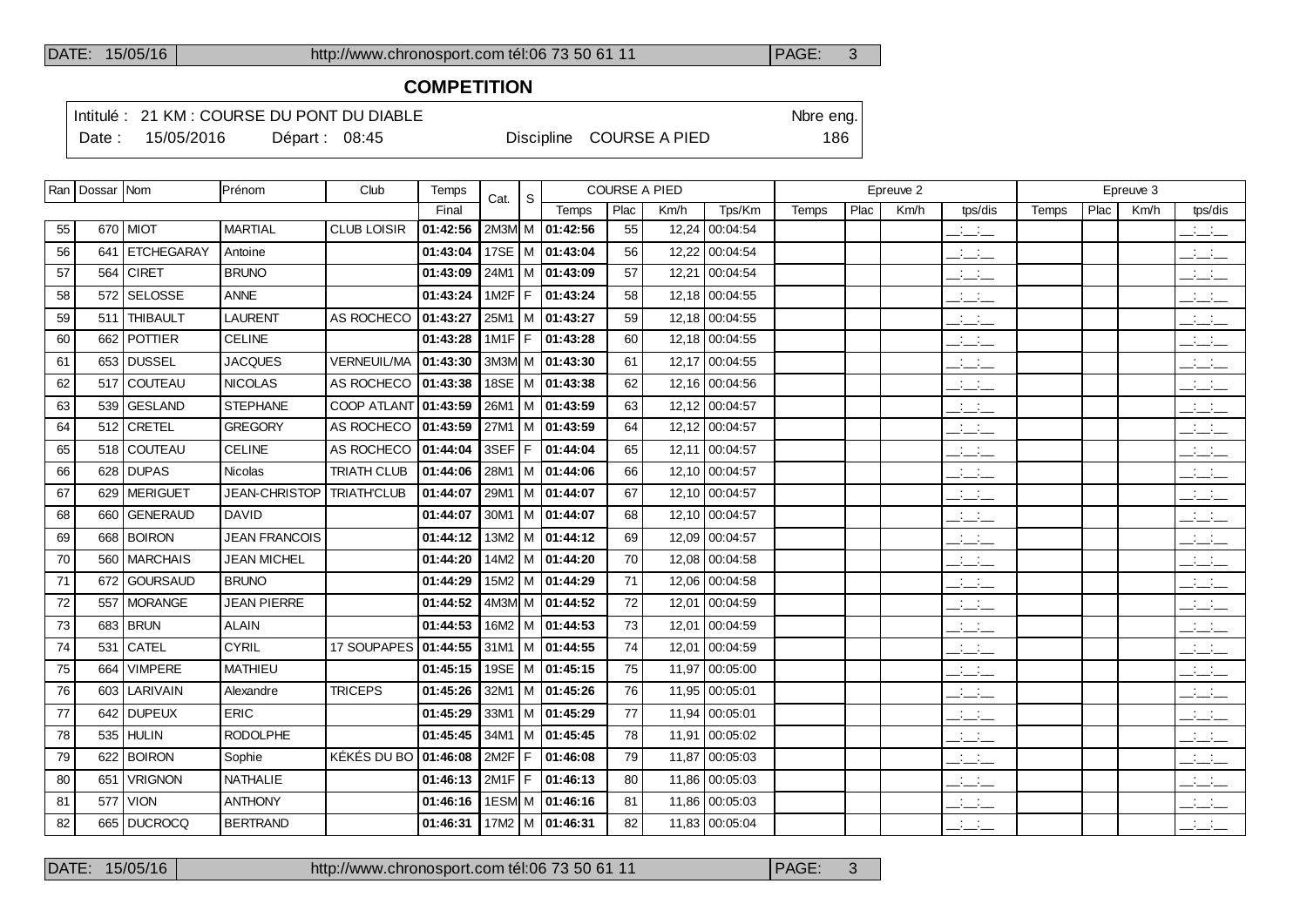#### **COMPETITION**

Intitulé : 21 KM : COURSE DU PONT DU DIABLE Nbre eng.

|     | Ran   Dossar   Nom |                     | Prénom           | Club                                         | Temps    | Cat.   | S |                     | <b>COURSE A PIED</b> |      |                |       |      | Epreuve 2 |                                                   |       |      | Epreuve 3 |                                                                    |
|-----|--------------------|---------------------|------------------|----------------------------------------------|----------|--------|---|---------------------|----------------------|------|----------------|-------|------|-----------|---------------------------------------------------|-------|------|-----------|--------------------------------------------------------------------|
|     |                    |                     |                  |                                              | Final    |        |   | Temps               | Plac                 | Km/h | Tps/Km         | Temps | Plac | Km/h      | tps/dis                                           | Temps | Plac | Km/h      | tps/dis                                                            |
| 83  |                    | 590   MARTEAU       | Denis            | CREDIT MUTU   01:46:36                       |          |        |   | 18M2   M   01:46:36 | 83                   |      | 11,82 00:05:04 |       |      |           | <b>Contract Contract</b><br>$  -$                 |       |      |           | <b>All Cards</b><br>$  -$                                          |
| 84  |                    | 585 PERRON          | Gilberto         |                                              | 01:47:05 |        |   | 1M4M M 01:47:05     | 84                   |      | 11,77 00:05:05 |       |      |           | <b>Contract Contract</b><br>$  -$                 |       |      |           | <b>All Cards</b><br>$  -$                                          |
| 85  |                    | 619   LUZINAUD      | <b>DOMINIQUE</b> | NIEUL AIRPUR 01:47:54                        |          |        |   | 5M3M M 01:47:54     | 85                   |      | 11,68 00:05:08 |       |      |           | $\frac{1}{2}$ and $\frac{1}{2}$                   |       |      |           | $  -$                                                              |
| 86  |                    | 630 BRAUD           | Laura            |                                              | 01:47:57 | 4SEF F |   | 01:47:57            | 86                   |      | 11,67 00:05:08 |       |      |           | $ -$                                              |       |      |           | $\mathcal{L}^{\text{max}}$ and $\mathcal{L}^{\text{max}}$<br>$  -$ |
| 87  |                    | 537 GUENU           | <b>SEBASTIEN</b> | <b>COOP ATLANT</b>                           | 01:48:15 |        |   | 20SE   M   01:48:15 | 87                   |      | 11,64 00:05:09 |       |      |           | $\frac{1}{2}$ and $\frac{1}{2}$                   |       |      |           | $\overline{\phantom{a}}$                                           |
| 88  |                    | 601   PALATINI-PRIO | <b>SAMUEL</b>    |                                              | 01:48:40 |        |   | 21SE   M   01:48:40 | 88                   |      | 11,59 00:05:10 |       |      |           | $ -$                                              |       |      |           | $\mathbf{a}$ , and $\mathbf{a}$<br>$  -$                           |
| 89  |                    | 527 GRESSEL         | <b>GEORGES</b>   | 17 SOUPAPES 01:49:05                         |          |        |   | 2M4M M 01:49:05     | 89                   |      | 11,55 00:05:11 |       |      |           | $  -$                                             |       |      |           | $ -$                                                               |
| 90  |                    | 623 TANCHAUD        | <b>Bruno</b>     | LA FERME SA   01:49:21                       |          |        |   | 35M1   M   01:49:21 | 90                   |      | 11,52 00:05:12 |       |      |           | <b>Contract Contract</b><br>$  -$                 |       |      |           | <b>Service</b><br>$  -$                                            |
| 91  |                    | 519   MARADEIX      | <b>JULIEN</b>    | AS ROCHECO 01:49:22                          |          |        |   | 22SE M 01:49:22     | 91                   |      | 11,52 00:05:12 |       |      |           | $\frac{1}{2}$ and $\frac{1}{2}$                   |       |      |           | $  -$                                                              |
| 92  |                    | 659 RAGER           | <b>CHRISTIAN</b> | <b>ACF ALSTOM</b>                            | 01:49:48 |        |   | 6M3M M 01:49:48     | 92                   |      | 11,48 00:05:13 |       |      |           | $\overline{\phantom{a}}$ $\overline{\phantom{a}}$ |       |      |           | $  -$                                                              |
| 93  |                    | 594   FORGEOT       | Benjamin         |                                              | 01:49:50 |        |   | 23SE   M   01:49:50 | 93                   |      | 11,47 00:05:13 |       |      |           | $ -$                                              |       |      |           | $ -$                                                               |
| 94  |                    | 681   TOURON        | <b>MAXIME</b>    |                                              | 01:50:17 |        |   | 24SE   M   01:50:17 | 94                   |      | 11,42 00:05:15 |       |      |           | <b>Contract Contract</b><br>$  -$                 |       |      |           | <b>Service</b><br>---                                              |
| 95  |                    | 615 BORÉ            | Richard          | <b>CA SAINT-AG</b>                           | 01:50:48 |        |   | 19M2 M 01:50:48     | 95                   |      | 11,37 00:05:16 |       |      |           | <b>Contract Contract</b><br>$  -$                 |       |      |           | <b>Contract Contract</b><br>$  -$                                  |
| 96  |                    | 553 CONTANT         | <b>MANUEL</b>    |                                              | 01:51:32 |        |   | 25SE   M   01:51:32 | 96                   |      | 11,30 00:05:18 |       |      |           | <b>Contract Contract</b><br>$  -$                 |       |      |           | $\mathbf{a}$ , and $\mathbf{a}$<br>$  -$                           |
| 97  |                    | 652 BAFFOIGNE       | <b>FLORENT</b>   |                                              | 01:51:42 |        |   | 26SE   M   01:51:42 | 97                   |      | 11,28 00:05:19 |       |      |           | $\frac{1}{2}$ and $\frac{1}{2}$                   |       |      |           | $\overline{\phantom{a}}$                                           |
| 98  |                    | 516   FRANQUET      | <b>NICOLAS</b>   | AS ROCHECO                                   | 01:52:03 |        |   | 27SE   M   01:52:03 | 98                   |      | 11,24 00:05:20 |       |      |           | $  -$                                             |       |      |           | <b>All Cards</b><br>$  -$                                          |
| 99  |                    | 597   AZZAM-RAHHA   | Lahcen           |                                              | 01:52:12 |        |   | 36M1   M   01:52:12 | 99                   |      | 11,23 00:05:20 |       |      |           | <b>Contract Contract</b><br>$  -$                 |       |      |           | <b>Service</b><br>$  -$                                            |
| 100 |                    | 649 GALLIENEE       | <b>PASCAL</b>    |                                              | 01:52:31 |        |   | 3M4M M 01:52:31     | 100                  |      | 11,20 00:05:21 |       |      |           | $\sim 10^{-10}$ m $^{-1}$<br>$  -$                |       |      |           | <b>Service</b><br>---                                              |
| 101 |                    | 542 COCARD          | <b>STEPHANE</b>  |                                              | 01:52:32 |        |   | 20M2   M   01:52:32 | 101                  |      | 11,20 00:05:21 |       |      |           | $  -$                                             |       |      |           | $\overline{\phantom{a}}$                                           |
| 102 |                    | 598   TURBIAZ       | Michel           | US AIGREFEU   01:52:34   7M3M   M   01:52:34 |          |        |   |                     | 102                  |      | 11,19 00:05:21 |       |      |           | $  -$                                             |       |      |           | $  -$                                                              |

103│ 674│CALLEAU │REINE │ │ │ │01:**52:39│**3M1F│F│01:52:39│ 103│ 11,18│00:05:21 │ │ │ │\_\_:\_\_:\_ │ │ │ │ │\_\_:\_\_:\_\_ 544 JOUANNEAU BENEDICTE **01:52:39** 4M1F F **01:52:39** 104 11,18 00:05:21 \_\_:\_\_:\_\_ \_\_:\_\_:\_\_ 644 PERCHER CHRISTOPHE **01:52:47** 21M2 M **01:52:47** 105 11,17 00:05:22 \_\_:\_\_:\_\_ \_\_:\_\_:\_\_ 654 PICOT CHRISTOPHE **01:52:47** 22M2 M **01:52:47** 106 11,17 00:05:22 \_\_:\_\_:\_\_ \_\_:\_\_:\_\_ 510 MARCHAND MAGALI AS ROCHECO **01:52:56** 5M1F F **01:52:56** 107 11,16 00:05:22 \_\_:\_\_:\_\_ \_\_:\_\_:\_\_ 634 DELON Lucie **01:53:02** 5SEF F **01:53:02** 108 11,15 00:05:22 \_\_:\_\_:\_\_ \_\_:\_\_:\_\_ 109 656 PETIT |MARC | |**01:53:03** |8M3M| M |**01:53:03** | 109 | 11,14 |00:05:23 | | |\_:\_:\_ | |\_:\_:\_ 520 MARADEIX VERANNE AS ROCHECO **01:53:22** 6SEF F **01:53:22** 110 11,11 00:05:23 \_\_:\_\_:\_\_ \_\_:\_\_:\_\_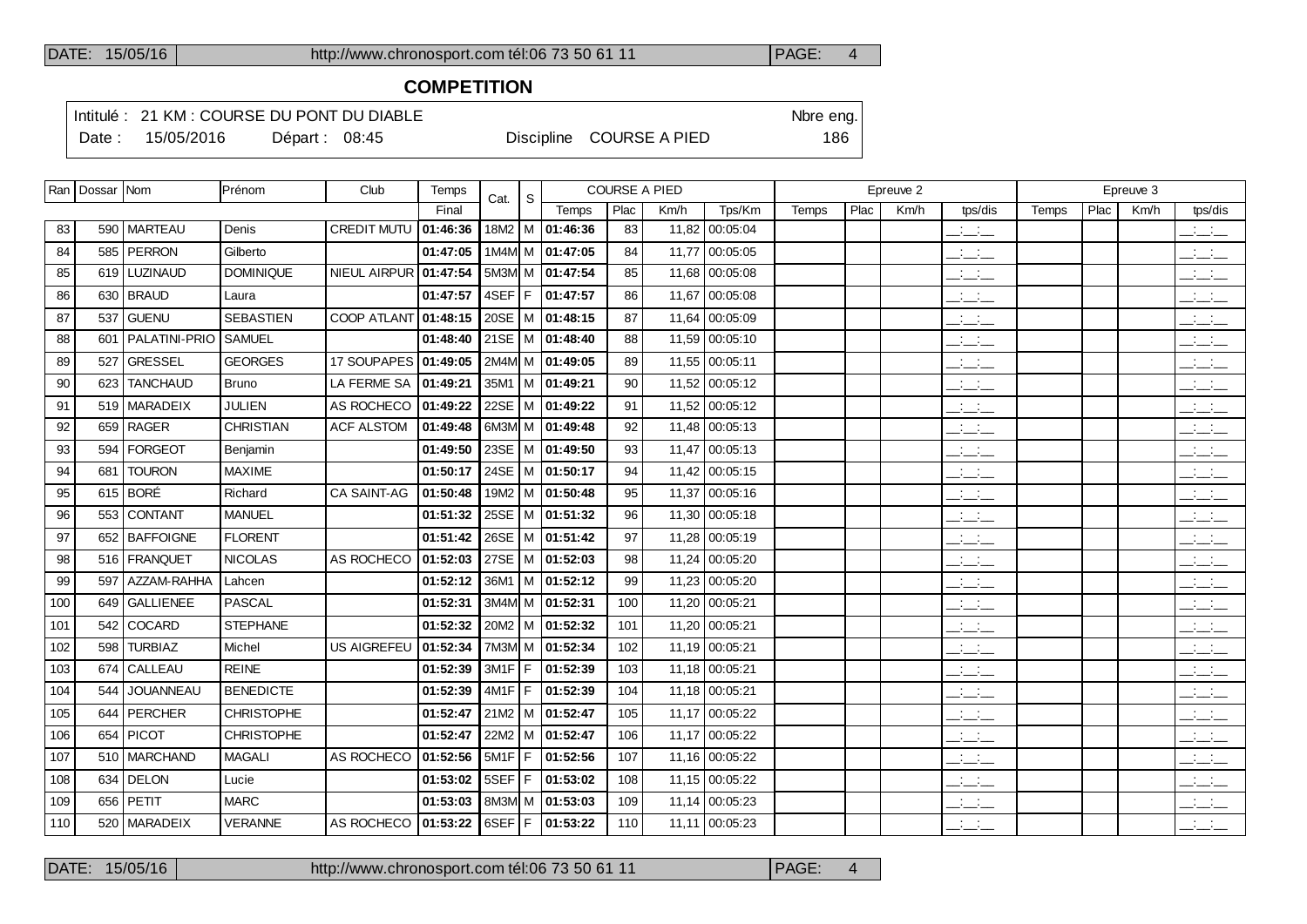## **COMPETITION**

Intitulé : 21 KM : COURSE DU PONT DU DIABLE Note that the state of the SN of the eng.

Date : 15/05/2016 Départ : 08:45 Discipline COURSE A PIED 186

|     | Ran   Dossar   Nom |                  | Prénom             | Club                        | Temps    | Cat.     | S |                       |      | <b>COURSE A PIED</b> |                |       |      | Epreuve 2 |                                   |       |      | Epreuve 3 |                                                   |
|-----|--------------------|------------------|--------------------|-----------------------------|----------|----------|---|-----------------------|------|----------------------|----------------|-------|------|-----------|-----------------------------------|-------|------|-----------|---------------------------------------------------|
|     |                    |                  |                    |                             | Final    |          |   | Temps                 | Plac | Km/h                 | Tps/Km         | Temps | Plac | Km/h      | tps/dis                           | Temps | Plac | Km/h      | tps/dis                                           |
| 111 |                    | 640   PEROTIN    | OPHELIE            | <b>SANTORUN</b>             | 01:53:52 | 7SEF F   |   | 01:53:52              | 111  |                      | 11,07 00:05:25 |       |      |           | $\overline{\phantom{a}}$          |       |      |           | للتنافث                                           |
| 112 | 563                | <b>HEBRARD</b>   | <b>ALAIN</b>       | <b>FEP SAINT AG</b>         | 01:54:00 |          |   | 9M3M M 01:54:00       | 112  | 11.05                | 00:05:25       |       |      |           | <b>Contractor</b><br>$  -$        |       |      |           | $\frac{1}{2}$                                     |
| 113 |                    | 684 LE CORRE     | <b>FREDERIC</b>    |                             | 01:54:12 |          |   | 28SE   M   01:54:12   | 113  |                      | 11,03 00:05:26 |       |      |           | $ -$                              |       |      |           | للأسائل                                           |
| 114 | 554                | <b>LAFFARGUE</b> | <b>SERGE</b>       | <b>ACF ALSTOM</b>           | 01:54:16 |          |   | $10M3$   M   01:54:16 | 114  | 11,03                | 00:05:26       |       |      |           | $ -$                              |       |      |           | $ -$                                              |
| 115 |                    | 566 CLAVERY      | SYLVIE             | AC ST PALAIS   01:54:23     |          | $1M3F$ F |   | 01:54:23              | 115  |                      | 11,01 00:05:26 |       |      |           | <b>Contract Contract</b><br>$  -$ |       |      |           | $ -$                                              |
| 116 |                    | 565   BRUNETEAU  | <b>JEAN PIERRE</b> |                             | 01:54:25 |          |   | $23M2$   M   01:54:25 | 116  | 11,01                | 00:05:26       |       |      |           | <b>Contractor</b><br>$  -$        |       |      |           | للتنافث                                           |
| 117 |                    | 515   METAIREAU  | <b>CELINE</b>      | AS ROCHECO                  | 01:54:32 | $6M1F$ F |   | 01:54:32              | 117  |                      | 11.00 00:05:27 |       |      |           | $\overline{\phantom{a}}$          |       |      |           | $\overline{\phantom{a}}$                          |
| 118 | 568                | <b>ROUIL</b>     | <b>BERNARD</b>     | FRA ATHLE B                 | 01:54:49 |          |   | 24M2   M   01:54:49   | 118  | 10,97                | 00:05:28       |       |      |           | $  -$                             |       |      |           | للأسائل                                           |
| 119 |                    | 616 BAILLARGEAU  | Daniel             |                             | 01:54:54 |          |   | 25M2   M   01:54:54   | 119  | 10,97                | 00:05:28       |       |      |           | $ -$                              |       |      |           | للأستخب                                           |
| 120 | 524                | LAVAL            | <b>XAVIER</b>      |                             | 01:55:11 |          |   | 29SE   M   01:55:11   | 120  | 10,94                | 00:05:29       |       |      |           | $\mathbb{Z}$ and $\mathbb{Z}$     |       |      |           | $  -$                                             |
| 121 |                    | 509   MARCHAND   | <b>THIERRY</b>     | AS ROCHECO                  | 01:55:16 |          |   | $37M1$   M   01:55:16 | 121  | 10,93                | 00:05:29       |       |      |           | $ -$                              |       |      |           | للأسائل                                           |
| 122 | 574                | <b>FOUCHE</b>    | <b>SIMON</b>       |                             | 01:56:16 |          |   | 30SE   M   01:56:16   | 122  | 10.84                | 00:05:32       |       |      |           | $\mathbb{Z}$ and $\mathbb{Z}$     |       |      |           | $\overline{\phantom{a}}$                          |
| 123 | 661                | <b>DIZERBO</b>   | <b>LOIC</b>        |                             | 01:56:22 |          |   | 26M2   M   01:56:22   | 123  |                      | 10.83 00:05:32 |       |      |           | $ -$                              |       |      |           | $\overline{\phantom{a}}$                          |
| 124 | 663                | <b>POTREL</b>    | <b>LAETITIA</b>    |                             | 01:56:23 | $7M1F$ F |   | 01:56:23              | 124  | 10,83                | 00:05:32       |       |      |           | $  -$                             |       |      |           | للأسائل                                           |
| 125 | 543                | LABRANCHE        | <b>PASCAL</b>      |                             | 01:57:10 |          |   | 27M2   M   01:57:10   | 125  |                      | 10,75 00:05:34 |       |      |           | سأسأب                             |       |      |           | للأسائل                                           |
| 126 | 620                | LOUIS            | <b>JOEL</b>        | US AIGREFEU                 | 01:57:29 |          |   | 11M3   M $ $ 01:57:29 | 126  | 10,72                | 00:05:35       |       |      |           | $\mathbb{Z}$ and $\mathbb{Z}$     |       |      |           | $\overline{\phantom{a}}$                          |
| 127 |                    | $581$ BLAIS      | David              | LES 12-14 NIO 01:57:41      |          |          |   | 38M1 M 01:57:41       | 127  |                      | 10.71 00:05:36 |       |      |           | $  -$                             |       |      |           | $\overline{\phantom{a}}$                          |
| 128 | 582                | <b>BLAIS</b>     | Véro               | LES 12-14 NIO 01:57:42      |          | $8M1F$ F |   | 01:57:42              | 128  | 10.70                | 00:05:36       |       |      |           | $ -$                              |       |      |           | $  -$                                             |
| 129 | 604                | <b>PETIT</b>     | Frederic           | <b>BRAUD ATHLÉ 01:57:47</b> |          |          |   | 39M1   M   01:57:47   | 129  |                      | 10,70 00:05:36 |       |      |           | للتحلف                            |       |      |           | $  -$                                             |
| 130 | 589                | <b>BOUQUET</b>   | Antoine            |                             | 01:57:48 |          |   | $40M1$   M   01:57:48 | 130  | 10,70                | 00:05:36       |       |      |           | $ -$                              |       |      |           | $\mathbb{R}$ and $\mathbb{R}$                     |
| 131 |                    | 592   MORICEAU   | <b>MYRIAM</b>      |                             | 01:57:49 | 8SEF   F |   | 01:57:49              | 131  | 10,69                | 00:05:36       |       |      |           | $  -$                             |       |      |           | $\overline{\phantom{a}}$                          |
| 132 | 567                | <b>DUPONT</b>    | <b>GEORGES</b>     | <b>SAM GUERET</b>           | 01:58:25 |          |   | $12M3$ M $101:58:25$  | 132  | 10.64                | 00:05:38       |       |      |           | $\mathbb{Z}$ and $\mathbb{Z}$     |       |      |           | $\overline{\phantom{a}}$                          |
| 133 |                    | 556 FAVRE        | <b>ROBERT</b>      |                             | 01:59:03 |          |   | 4M4M M 01:59:03       | 133  |                      | 10.58 00:05:40 |       |      |           | $ -$                              |       |      |           | $\mathbb{R}$ and $\mathbb{R}$                     |
| 134 |                    | 613 MALLET       | <b>DANIEL</b>      |                             | 01:59:42 |          |   | $13M3$ M $ 01:59:42$  | 134  |                      | 10.53 00:05:42 |       |      |           | $  -$                             |       |      |           | $\frac{1}{2}$ and $\frac{1}{2}$                   |
| 135 |                    | 508 CHARLOT      | <b>FABRICE</b>     | AS ROCHECO                  | 02:01:22 |          |   | 41M1   M   02:01:22   | 135  | 10,38                | 00:05:46       |       |      |           | $\frac{1}{2}$ and $\frac{1}{2}$   |       |      |           | $\overline{\phantom{a}}$                          |
| 136 | 561                | <b>DELAGE</b>    | SEBASTIEN          |                             | 02:02:23 | $31SE$ M |   | 02:02:23              | 136  | 10,29                | 00:05:49       |       |      |           | $  -$                             |       |      |           | $\overline{\phantom{a}}$ $\overline{\phantom{a}}$ |
| 137 | 562                | <b>CABANETOS</b> | <b>FRANCOIS</b>    |                             | 02:02:24 |          |   | 32SE M 02:02:24       | 137  |                      | 10,29 00:05:49 |       |      |           | $  -$                             |       |      |           | $\mathbb{R}$ and $\mathbb{R}$                     |
| 138 | 584                | GOUALOU          | <b>PASCAL</b>      | <b>MACADAM PO</b>           | 02:02:27 |          |   | 28M2 M 02:02:27       | 138  |                      | 10,29 00:05:49 |       |      |           | $\frac{1}{2}$ and $\frac{1}{2}$   |       |      |           | $ -$                                              |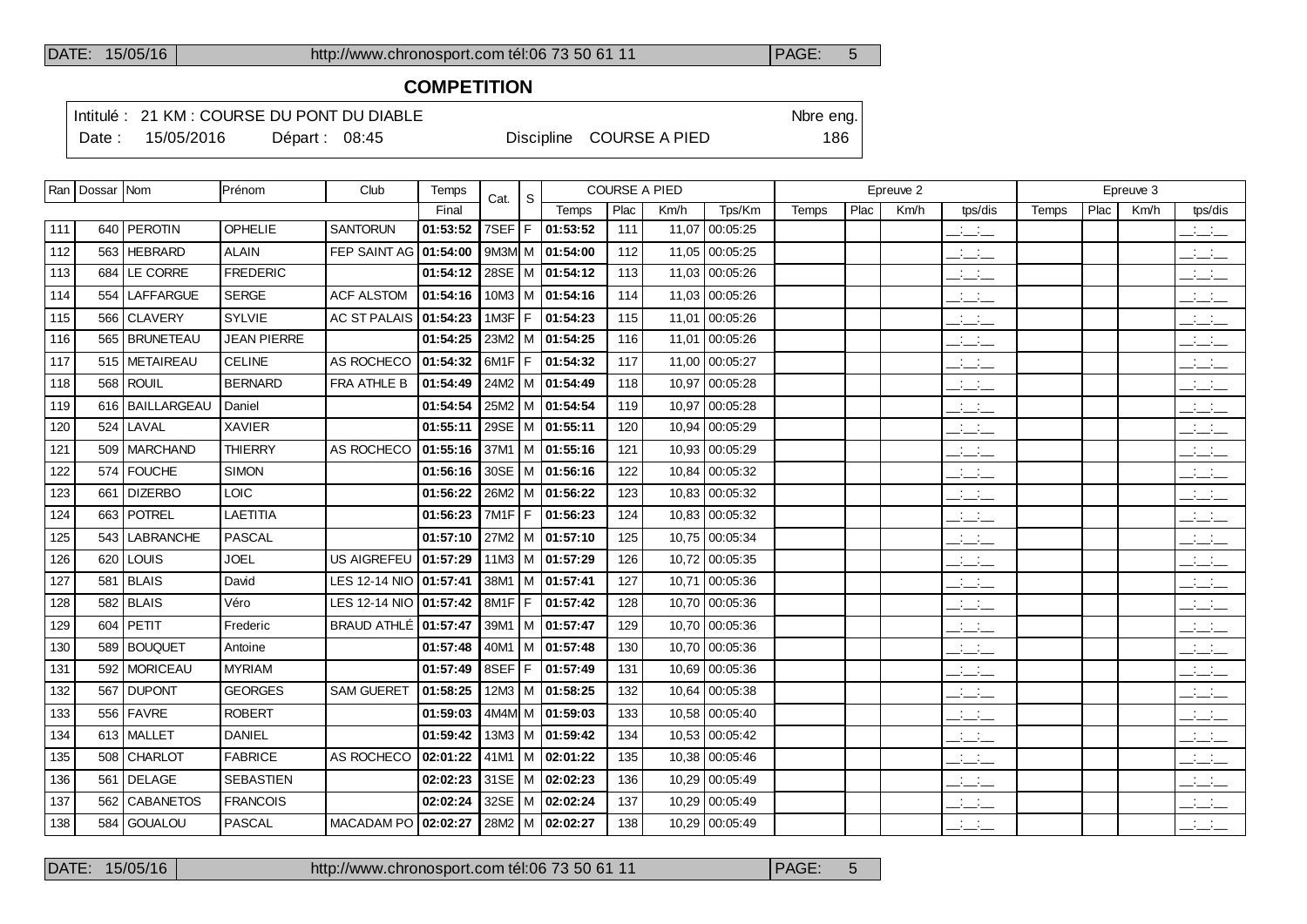## **COMPETITION**

Intitulé : 21 KM : COURSE DU PONT DU DIABLE Note that the state of the SN of the eng.

Date : 15/05/2016 Départ : 08:45 Discipline COURSE A PIED 186

|     | Ran   Dossar   Nom |                    | Prénom             | Club                   | Temps    | Cat.          | S              |                       |      | <b>COURSE A PIED</b> |                 |       |      | Epreuve 2 |                                   |       |      | Epreuve 3 |                                                                                                                                                                                                                                                                                                                     |
|-----|--------------------|--------------------|--------------------|------------------------|----------|---------------|----------------|-----------------------|------|----------------------|-----------------|-------|------|-----------|-----------------------------------|-------|------|-----------|---------------------------------------------------------------------------------------------------------------------------------------------------------------------------------------------------------------------------------------------------------------------------------------------------------------------|
|     |                    |                    |                    |                        | Final    |               |                | Temps                 | Plac | Km/h                 | Tps/Km          | Temps | Plac | Km/h      | tps/dis                           | Temps | Plac | Km/h      | tps/dis                                                                                                                                                                                                                                                                                                             |
| 139 |                    | 548 MARTINS        | <b>SANDRINE</b>    |                        | 02:03:21 |               |                | 33SE   M   02:03:21   | 139  |                      | 10,21 00:05:52  |       |      |           | للأسائب                           |       |      |           | $\frac{1}{2}$                                                                                                                                                                                                                                                                                                       |
| 140 |                    | 546 HELION         | <b>STEPHANIE</b>   |                        | 02:04:16 | 9M1F F        |                | 02:04:16              | 140  |                      | 10,14 00:05:55  |       |      |           | $\frac{1}{2}$ and $\frac{1}{2}$   |       |      |           | $\frac{1}{2}$                                                                                                                                                                                                                                                                                                       |
| 141 |                    | 547 HELION         | <b>HERMANN</b>     |                        | 02:04:17 |               |                | 42M1   M $ $ 02:04:17 | 141  |                      | 10,14 00:05:55  |       |      |           | $ -$                              |       |      |           | بالسائد                                                                                                                                                                                                                                                                                                             |
| 142 |                    | 676   LLORCA       | <b>CANDICE</b>     |                        | 02:04:23 |               | F.             | 02:04:23              | 142  |                      | 10,13 00:05:55  |       |      |           | $ -$                              |       |      |           | $\frac{1}{2}$ and $\frac{1}{2}$                                                                                                                                                                                                                                                                                     |
| 143 |                    | 677 CLAUDE         | ALEXANDRE          |                        | 02:04:23 |               |                | 34SE   M   02:04:23   | 143  |                      | 10.13 00:05:55  |       |      |           | $\sim 100$<br>$  -$               |       |      |           | $\frac{1}{2}$ and $\frac{1}{2}$                                                                                                                                                                                                                                                                                     |
| 144 |                    | 655 CADILLON       | <b>JEAN PIERRE</b> |                        | 02:04:27 |               |                | 29M2   M   02:04:27   | 144  |                      | 10,12 00:05:55  |       |      |           | $ -$                              |       |      |           | للأسائد                                                                                                                                                                                                                                                                                                             |
| 145 |                    | 669 ROUBERTIE      | <b>ISABELLE</b>    | <b>ACA SAINTY</b>      | 02:05:33 | $10M1 \mid F$ |                | 02:05:33              | 145  |                      | 10,04 00:05:58  |       |      |           | <b>Contract</b><br>$  -$          |       |      |           | <b>Contract</b><br>$  -$                                                                                                                                                                                                                                                                                            |
| 146 | 525                | <b>JEANNET</b>     | <b>CHRISTOPHE</b>  |                        | 02:05:43 |               |                | 43M1   M $ $ 02:05:43 | 146  |                      | 10,02 00:05:59  |       |      |           | $\overline{\phantom{a}}$          |       |      |           | $\frac{1}{2}$                                                                                                                                                                                                                                                                                                       |
| 147 |                    | 679   PILMANN      | <b>FRANCK</b>      |                        | 02:05:50 |               |                | 44M1   M   02:05:50   | 147  |                      | 10,01 00:05:59  |       |      |           | <b>Contract Contract</b><br>$  -$ |       |      |           | $\overline{\phantom{a}}$                                                                                                                                                                                                                                                                                            |
| 148 |                    | 673 DAIGRE         | <b>ROGER</b>       | <b>ASCHR</b>           | 02:06:02 |               |                | $14M3$   M   02:06:02 | 148  |                      | 10,00 00:06:00  |       |      |           | <b>Contract</b><br>$  -$          |       |      |           | $\overline{\phantom{a}}$                                                                                                                                                                                                                                                                                            |
| 149 |                    | 671 SIMONNEAU      | <b>JOEL</b>        |                        | 02:06:02 |               |                | $5M4M$ M   02:06:02   | 149  |                      | 10,00 00:06:00  |       |      |           | $  -$                             |       |      |           | $\frac{1}{2}$ $\frac{1}{2}$ $\frac{1}{2}$ $\frac{1}{2}$ $\frac{1}{2}$ $\frac{1}{2}$ $\frac{1}{2}$ $\frac{1}{2}$ $\frac{1}{2}$ $\frac{1}{2}$ $\frac{1}{2}$ $\frac{1}{2}$ $\frac{1}{2}$ $\frac{1}{2}$ $\frac{1}{2}$ $\frac{1}{2}$ $\frac{1}{2}$ $\frac{1}{2}$ $\frac{1}{2}$ $\frac{1}{2}$ $\frac{1}{2}$ $\frac{1}{2}$ |
| 150 | 667                | <b>LECLERC</b>     | <b>VERONIQUE</b>   |                        | 02:06:29 | $3M2F$ F      |                | 02:06:29              | 150  | 9.96                 | 00:06:01        |       |      |           | $ -$                              |       |      |           | $\overline{\phantom{a}}$                                                                                                                                                                                                                                                                                            |
| 151 | 687                | NERAUDEAU          | <b>BENOIT</b>      |                        | 02:06:40 |               |                | $30M2$   M   02:06:40 | 151  |                      | 9,95 00:06:01   |       |      |           | $\mathbb{Z}$ and $\mathbb{Z}$     |       |      |           | $\frac{1}{2}$                                                                                                                                                                                                                                                                                                       |
| 152 |                    | 575 JODEIT         | <b>LEA</b>         |                        | 02:06:41 | 1JUF          | $\mathsf{F}^-$ | 02:06:41              | 152  | 9.95                 | 00:06:01        |       |      |           | $\frac{1}{2}$ and $\frac{1}{2}$   |       |      |           | $\frac{1}{2}$                                                                                                                                                                                                                                                                                                       |
| 153 |                    | 583   MARVILLET    | Jean Christophe    |                        | 02:07:09 |               |                | $31M2$ M $ $ 02:07:09 | 153  | 9.91                 | 00:06:03        |       |      |           | $\frac{1}{2}$ and $\frac{1}{2}$   |       |      |           | $\frac{1}{2}$                                                                                                                                                                                                                                                                                                       |
| 154 |                    | 586 COURTEIX       | Juliette           |                        | 02:07:09 | 1ESF F        |                | 02:07:09              | 154  | 9.91                 | 00:06:03        |       |      |           | $  -$                             |       |      |           | $\frac{1}{2}$                                                                                                                                                                                                                                                                                                       |
| 155 |                    | 534 TURPIN         | <b>MICKAEL</b>     |                        | 02:07:17 |               |                | 45M1   M   02:07:17   | 155  |                      | $9,90$ 00:06:03 |       |      |           | $\frac{1}{2}$                     |       |      |           | $\frac{1}{2}$                                                                                                                                                                                                                                                                                                       |
| 156 |                    | 605   PHILIPPS     | Thierry            |                        | 02:07:56 |               |                | $32M2$   M   02:07:56 | 156  |                      | $9,85$ 00:06:05 |       |      |           | $  -$                             |       |      |           | $\frac{1}{2}$                                                                                                                                                                                                                                                                                                       |
| 157 |                    | 573 BERNARD        | <b>ANDRE</b>       | US AIGREFEU            | 02:08:16 |               |                | $15M3$ M $ 02:08:16$  | 157  |                      | $9,82$ 00:06:06 |       |      |           | $ -$                              |       |      |           | $\frac{1}{2}$ $\frac{1}{2}$ $\frac{1}{2}$                                                                                                                                                                                                                                                                           |
| 158 |                    | 625 LEFORT         | JEAN-CLAUDE        | <b>ASCFF</b>           | 02:08:36 |               |                | 16M3   M   02:08:36   | 158  |                      | 9,80 00:06:07   |       |      |           | <b>Contractor</b><br>$  -$        |       |      |           | $\mathbb{R}$ and $\mathbb{R}$                                                                                                                                                                                                                                                                                       |
| 159 |                    | 588 ANDRY          | Axel               | J.S. ANGOULE           | 02:09:14 |               |                | 46M1   M   02:09:14   | 159  |                      | 9,75 00:06:09   |       |      |           | <b>Contract</b><br>$  -$          |       |      |           | $\mathcal{A}^{\mathcal{A}}$ and $\mathcal{A}^{\mathcal{A}}$<br>---                                                                                                                                                                                                                                                  |
| 160 |                    | 523 CAILLON        | <b>GERALD</b>      |                        | 02:09:22 |               |                | 47M1   M   02:09:22   | 160  |                      | 9,74 00:06:09   |       |      |           | للأساس                            |       |      |           | $\overline{\phantom{a}}$                                                                                                                                                                                                                                                                                            |
| 161 |                    | $522$ BARRE        | <b>CHRISTOPHE</b>  |                        | 02:09:22 |               |                | $33M2$   M   02:09:22 | 161  |                      | $9,74$ 00:06:09 |       |      |           | للأساس                            |       |      |           | $\overline{\phantom{a}}$                                                                                                                                                                                                                                                                                            |
| 162 | 646                | SEDEAU             | <b>CATHERINE</b>   |                        | 02:09:32 | 2M3F   F      |                | 02:09:32              | 162  |                      | $9,73$ 00:06:10 |       |      |           | للأساس                            |       |      |           | $\overline{\phantom{a}}$                                                                                                                                                                                                                                                                                            |
| 163 |                    | 600 FORTIN         | <b>DORINE</b>      |                        | 02:10:24 | $11M1$   F    |                | 02:10:24              | 163  |                      | 9,66 00:06:12   |       |      |           | $\frac{1}{2}$ and $\frac{1}{2}$   |       |      |           | $\overline{\phantom{a}}$                                                                                                                                                                                                                                                                                            |
| 164 |                    | 576   MARCHIOL     | <b>MAGALIE</b>     |                        | 02:11:02 |               |                | 9SEF   F   02:11:02   | 164  |                      | $9,62$ 00:06:14 |       |      |           | $ -$                              |       |      |           | $ -$                                                                                                                                                                                                                                                                                                                |
| 165 | 595                | <b>TERNISIEN D</b> | Laurent            |                        | 02:11:02 |               |                | $17M3$   M   02:11:02 | 165  |                      | 9,62 00:06:14   |       |      |           | $\frac{1}{2}$ and $\frac{1}{2}$   |       |      |           | للمستنبذ                                                                                                                                                                                                                                                                                                            |
| 166 |                    | 501   DELARUE      | NATHALIE           | AVENIR AMBR   02:14:32 |          |               |                | $4M2F$ F   02:14:32   | 166  |                      | 9,37 00:06:24   |       |      |           | $  -$                             |       |      |           | $ -$                                                                                                                                                                                                                                                                                                                |